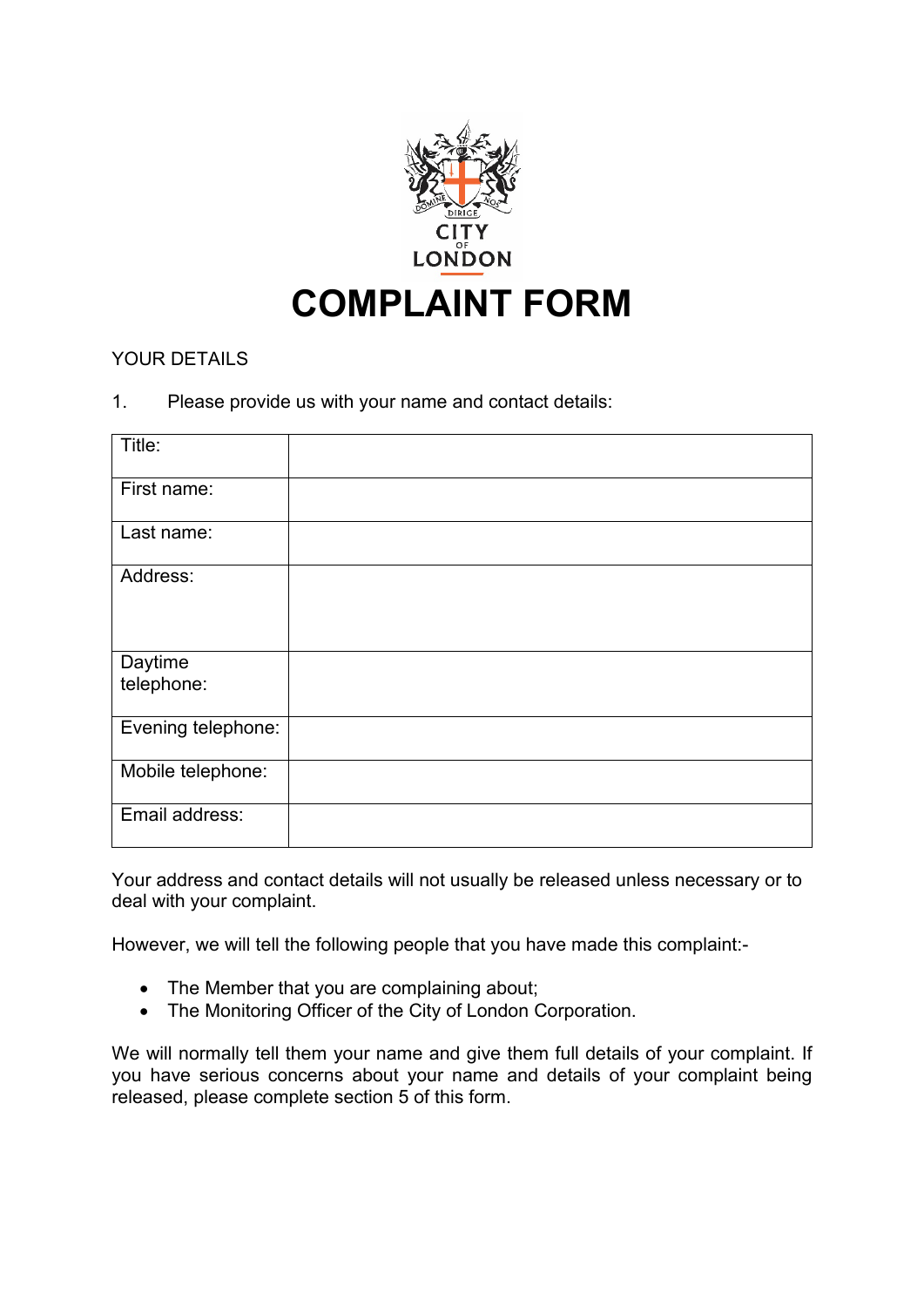2. Please tell us which complainant type best describes you:

| Member of the public                                            |
|-----------------------------------------------------------------|
| An elected or co-opted Member of the City of London Corporation |
| An employee of the City of London Corporation                   |
| Other (please specify)                                          |
|                                                                 |

## MAKING YOUR COMPLAINT

3. Please provide us with the name of the member(s) you believe have breached the Code of Conduct:

| Title | First name | Last name |
|-------|------------|-----------|
|       |            |           |
|       |            |           |
|       |            |           |

4. Please explain in this section (or on separate sheets) what the member has done that you believe breaches the Code of Conduct. If you are complaining about more than one member, you should clearly explain what each individual person has done that you believe breaches the Code of Conduct.

It is important that you provide all the information you wish to have taken into account. For example:-

- You should be specific, wherever possible, about exactly what you are alleging the member said or did. For instance, instead of writing that the member insulted you, you should state what it was they said.
- You should provide the dates of the alleged incidents wherever possible. If you cannot provide exact dates, it is important to give a general timeframe.
- You should confirm whether there are any witnesses to the alleged conduct and provide their names and contact details if possible.
- You should provide any relevant background information.
- If possible, please be specific about which paragraphs of the Code of Conduct you believe have been breached.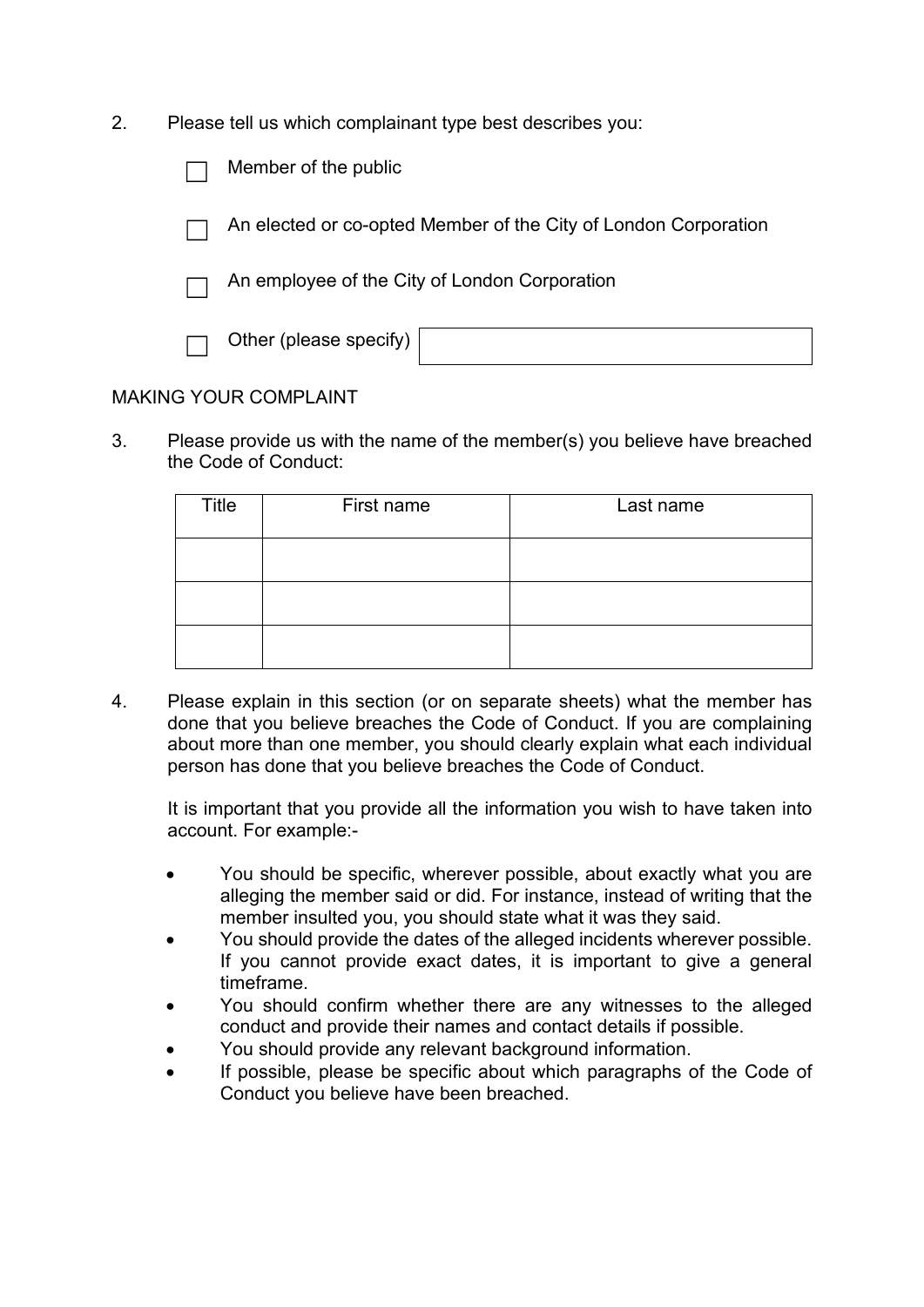Please provide us with the details of your complaint. Continue on a separate sheet if there is not enough space on this form.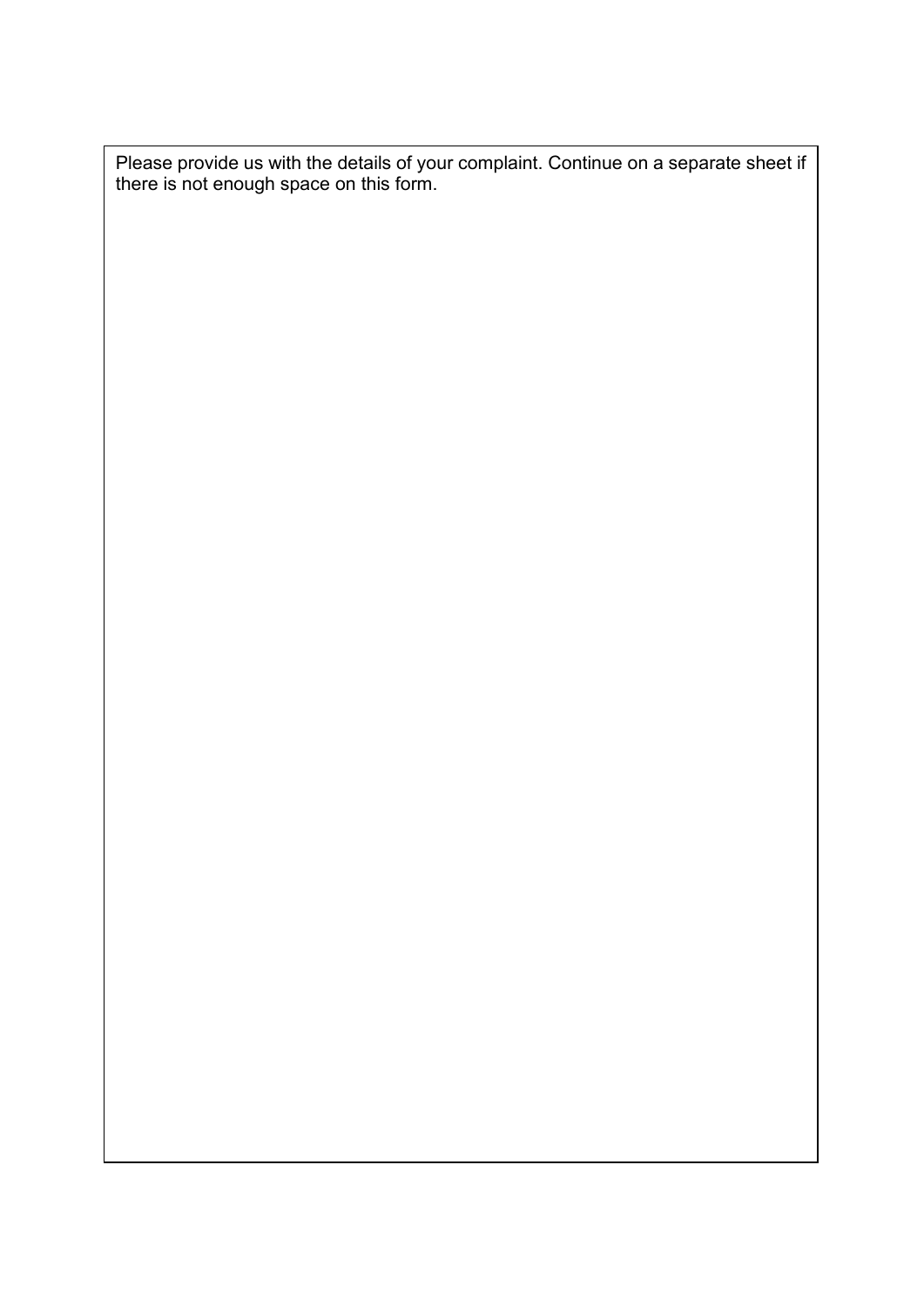ONLY COMPLETE THIS NEXT SECTION IF YOU ARE REQUESTING THAT YOUR IDENTITY IS KEPT CONFIDENTIAL

5. In the interests of fairness and natural justice, we believe Members who are complained about have a right to know who has made the complaint. We also believe that they have the right to be provided with a copy of the complaint. We are unlikely to withhold your identity or any details of your complaint unless you have reasonable grounds for believing that you will be at risk of physical or other harm or detriment if your identity is disclosed.

Please note that requests for confidentiality or requests for suppression of complaint details will not be automatically granted. The request will be considered alongside the substance of your complaint. We will then contact you with the decision. If your request for confidentiality is not granted, we will usually allow you the option of withdrawing your complaint.

However, it is important that in certain exceptional circumstances where the matter complained about is very serious, we can proceed with an investigation or other action and disclose your name even if you have expressly asked us not to.

Please provide us with the details of why you believe we should withhold your name and/or details of your complaint. Continue on a separate sheet if there is not enough space on this form:

### STATEMENT OF TRUTH

6. I believe that the facts stated in this complaint are true.

| Signed: |  |
|---------|--|
| Date:   |  |